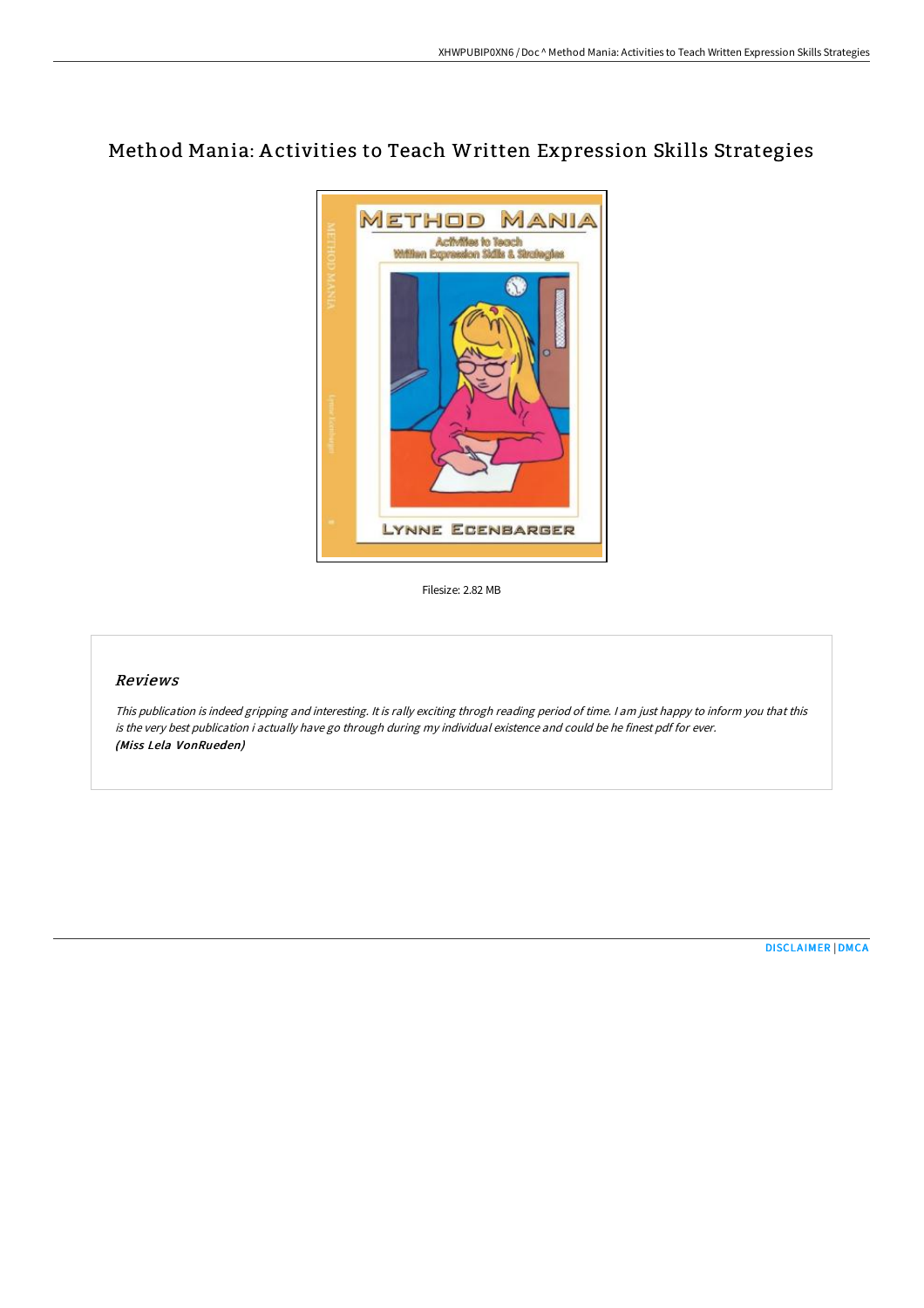## METHOD MANIA: ACTIVITIES TO TEACH WRITTEN EXPRESSION SKILLS STRATEGIES



**DOWNLOAD PDF** 

AUTHORHOUSE, United States, 2007. Paperback. Book Condition: New. 274 x 213 mm. Language: English . Brand New Book \*\*\*\*\* Print on Demand \*\*\*\*\*.Success in school, in work, and in life can be greatly enhanced by the ability to write effectively. And due to the writing process revolution we are gradually improving the quality of writing. The writing process focuses on exploring metacognitively what writers actually do throughout a writing task; how real writers go about constructing texts. Teachers work closely with students, helping them to understand writing as a communication and learning process. The importance of the creation, expression, and comprehension of meaning is emphasized throughout the process. Because writing is a complex process, students need to progress through a number of levels, not necessarily in a linear fashion, to experience the process. Too often students approach writing with a one and done mentality, failing to recognize that complex writing cannot be accomplished in a single sitting, in a single draft. We need to help them realize that successful writers are reflective about their writing processes and habits, learning what procedures work best and adapting them to suit particular situations. The best forum for implementing the writing process into the classroom is through a writer s workshop. A typical writer s workshop is a block of time scheduled each day for students to work through the steps in the process. It is important to remember that writing should extend across the curriculum. If a block of writing time can t be scheduled for one day it should be integrated into another subject. Writing should be viewed as a means of communicating and emerge naturally out of other activities. Teachers should make writing so integral to each lesson that the flow of the class is smooth from mental to verbal to...

Read Method Mania: Activities to Teach Written [Expression](http://bookera.tech/method-mania-activities-to-teach-written-express.html) Skills Strategies Online  $\blacksquare$ Download PDF Method Mania: Activities to Teach Written [Expression](http://bookera.tech/method-mania-activities-to-teach-written-express.html) Skills Strategies